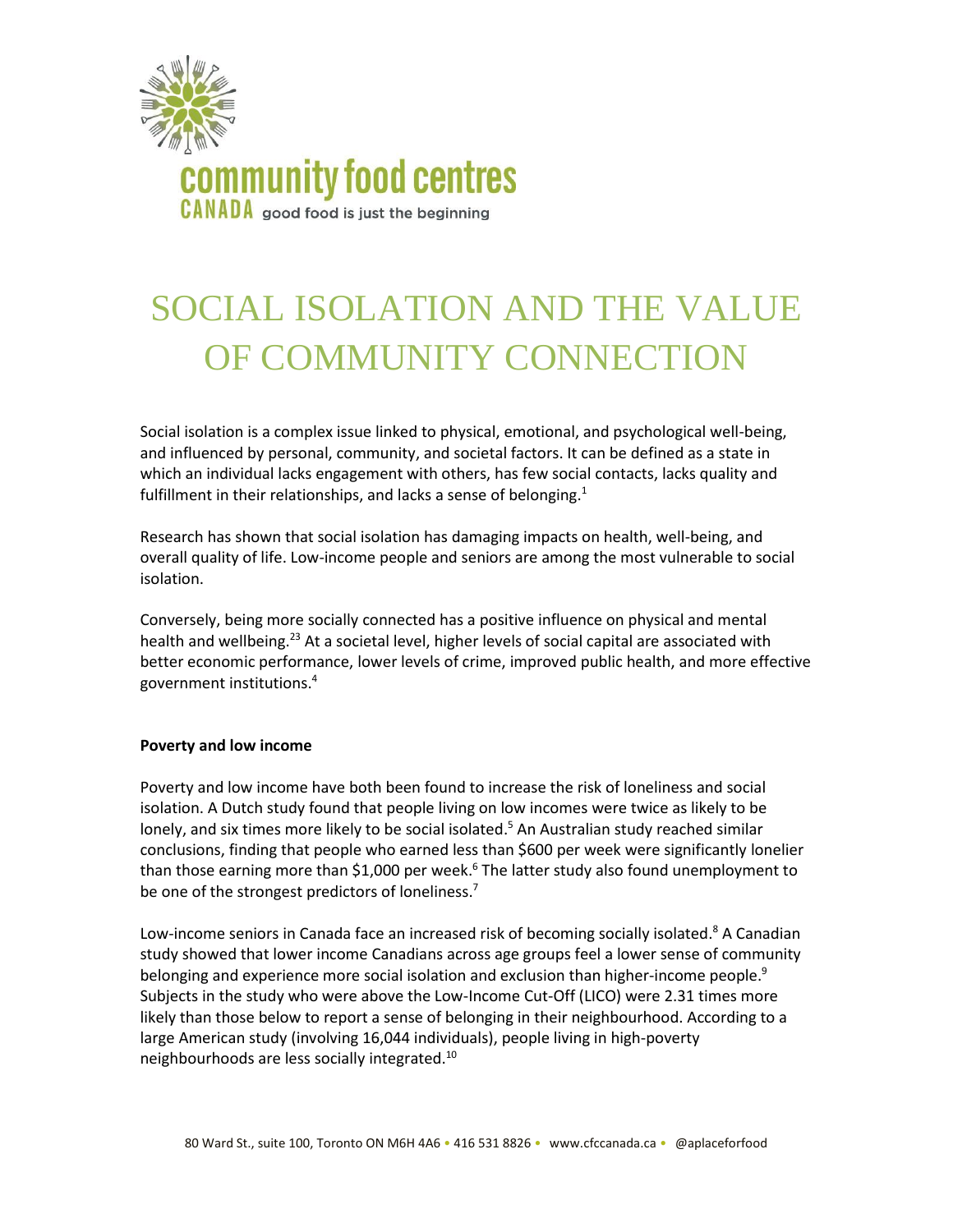A number of compounding factors appear to influence the relationship between low income and social isolation. For instance, having an inadequate income restricts people's ability to create and maintain social support and prevents participation in social activities.<sup>11</sup> Additionally, poverty has been reported to inhibit access to transportation, increase feelings of being stigmatized, and increase the risk of disability and illness<sup>12</sup>, all of which have been found to increase vulnerability to social isolation.<sup>1314</sup> Other social isolation risk factors that may affect low-income Canadians include lack of access to affordable and sufficient housing<sup>15</sup> and low levels of education<sup>16</sup>.

# **Health and well-being**

Research has shown that social isolation can lead to a range of damaging health impacts, particularly in older adults.<sup>1718</sup>

Socially isolated people face an increased risk for numerous physical health issues, including impaired mobility, lung disease, arthritis, infectious illness, heart disease, and death.<sup>1920</sup> Social isolation has also been demonstrated to impact mental health and well-being, and has been linked to depression, anxiety, social stigma, dementia, and increased risk of cognitive decline.<sup>2122</sup> Relatedly, experiences of social exclusion can lead to low self-esteem, internalization of blame, feelings of powerlessness, and avoidance of community engagement.<sup>23</sup>

A review of 148 studies found that people with strong social relationships (i.e. higher participation in social networks and greater social support) were 50 per cent less likely to die early than those without. Their results revealed that the mortality risk associated with social disconnection was on par with smoking up to 15 cigarettes a day or excessive drinking, more harmful than not exercising, and twice as harmful as obesity. $24$ 

Social isolation has also been linked to a range of behaviours that increase the risk of disease. Studies have indicated that less socially connected people are more likely to smoke, consume fewer fruits and vegetables, be less physically active, and drink more heavily.<sup>252627</sup> Social isolation in older adults has also been linked to a negative impact on food intake<sup>28</sup> and poor nutrition<sup>29</sup>.

## **Risk factors**

Certain characteristics place people, particularly older adults, at greater risk of becoming socially isolated including: having a low income; living alone; poor health; no children or contact with family; and lack of access to transportation.<sup>30</sup> Additional risk factors reported by seniors include: lack of awareness of or access to community services; and loss of sense of community. $31$ 

Specific groups have been identified as being at greater risk of social isolation, including: seniors; people living on low incomes; Aboriginal people; newcomers to Canada; LGBT people; and those with poor physical and mental health. $3233$  Studies have also founds that people with poor body image and those living in unsafe neighbourhoods are more likely to become socially isolated.<sup>34</sup>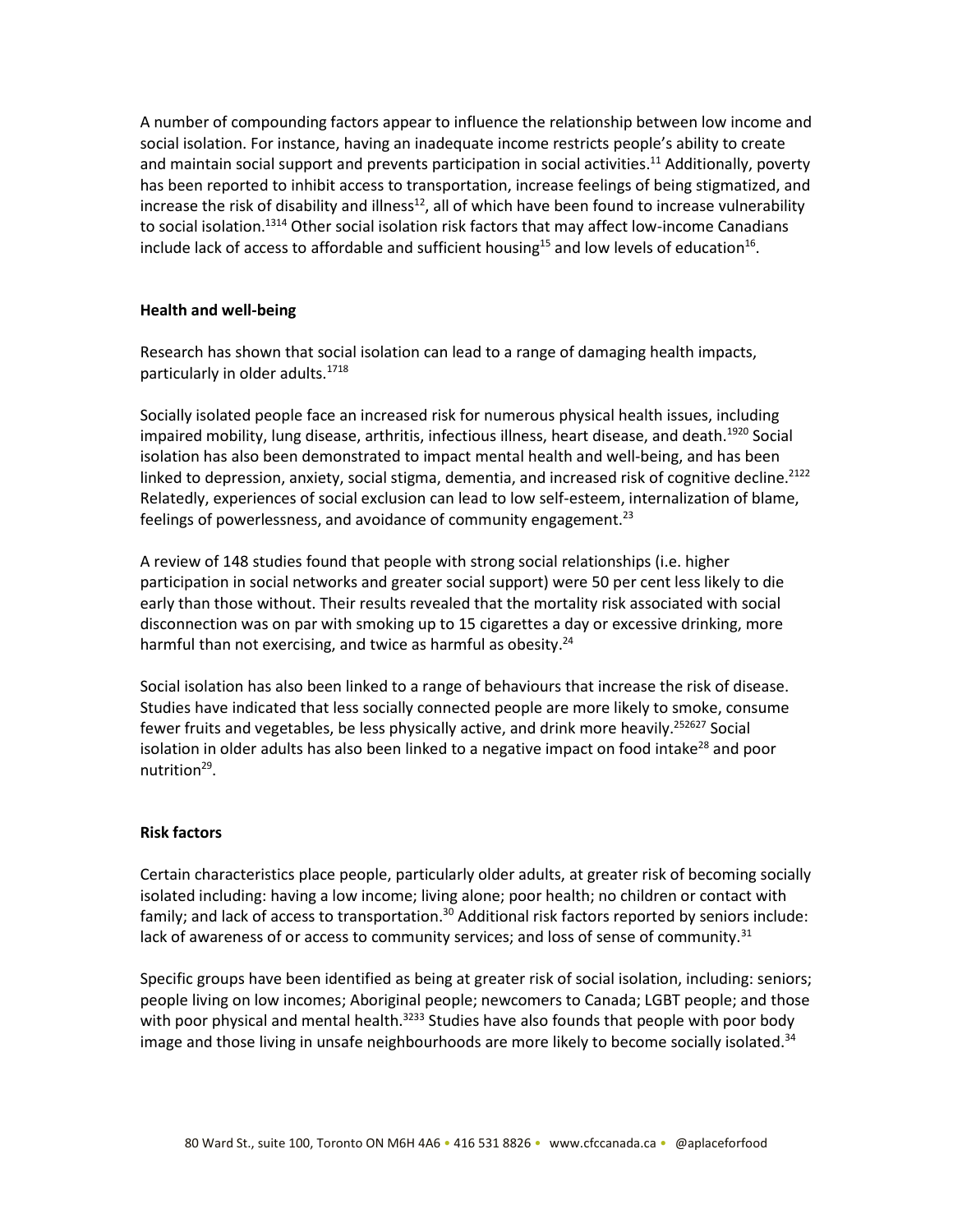# **Seniors are the most vulnerable**

According to Statistics Canada, seniors (ages 65 and up) are the fastest growing demographic in the country. <sup>35</sup> By 2036, seniors could make up an estimated 23 to 25 per cent of the population.<sup>36</sup> Seniors in Canada are at greater risk of becoming lonely and socially isolated,<sup>37</sup> largely due to factors that conspire to limit social contact, such as declining income, mobility issues, and death of friends and family.<sup>38</sup>

A Canadian literature review found that one in six older people are socially isolated.<sup>39</sup> Rates of social isolation for older adults living in collective dwellings (such as retirement homes or long term care facilities) have been reported to be as high as 43 per cent.<sup>40</sup>

Results of Statistics Canada's 2008/09 Canadian Community Health Survey, found that 19 per cent of adults aged 65 and older felt a lack of companionship, left out, or isolated from others.<sup>41</sup> Social isolation has also been identified as a risk factor for elder abuse.<sup>42</sup>

# **Eating alone**

Despite widely accepted social benefits of eating with others, more and more people are eating alone. An American study found that nearly half (47 per cent) of all meals and snacks are eaten in solitude. $43$ 

Eating alone has been linked to negative health and well-being impacts. Studies in China and Japan have shown that lack of companionship during mealtime is associated with depression in older adults.<sup>444546</sup> Eating alone was found to be a stronger predictor of symptoms of depression than living alone.<sup>47</sup>

Eating alone may also have detrimental impacts for children and youth. A Canadian study followed 14,280 grade nine students over four years and found that teens who ate alone had poorer heart health measures, including higher cholesterol and blood pressure, and higher BMI (an indicator for obesity).<sup>48</sup> Conversely, the study found that teens who ate dinner with family more frequently were more likely to have better heart health. Another study, which looked at fifth and sixth grade students in Korea, found that children who ate breakfast or dinner alone were more likely to report lower physical and mental health.<sup>49</sup>

## **Reducing social isolation**

Programs and policies that reduce income inequality by tackling root causes of poverty may reduce social isolation and increase sense of belonging for vulnerable populations.<sup>50</sup> Other avenues to promote social inclusion are: providing free or subsidized access to programs; reducing judgment and paternalistic attitudes and interactions; and employing multidimensional and multi-sector approaches.<sup>51</sup>

When it comes to older adults, if social isolation is detected early on, associated poor health and mortality can be prevented.<sup>52</sup> Group social activities that target specific populations and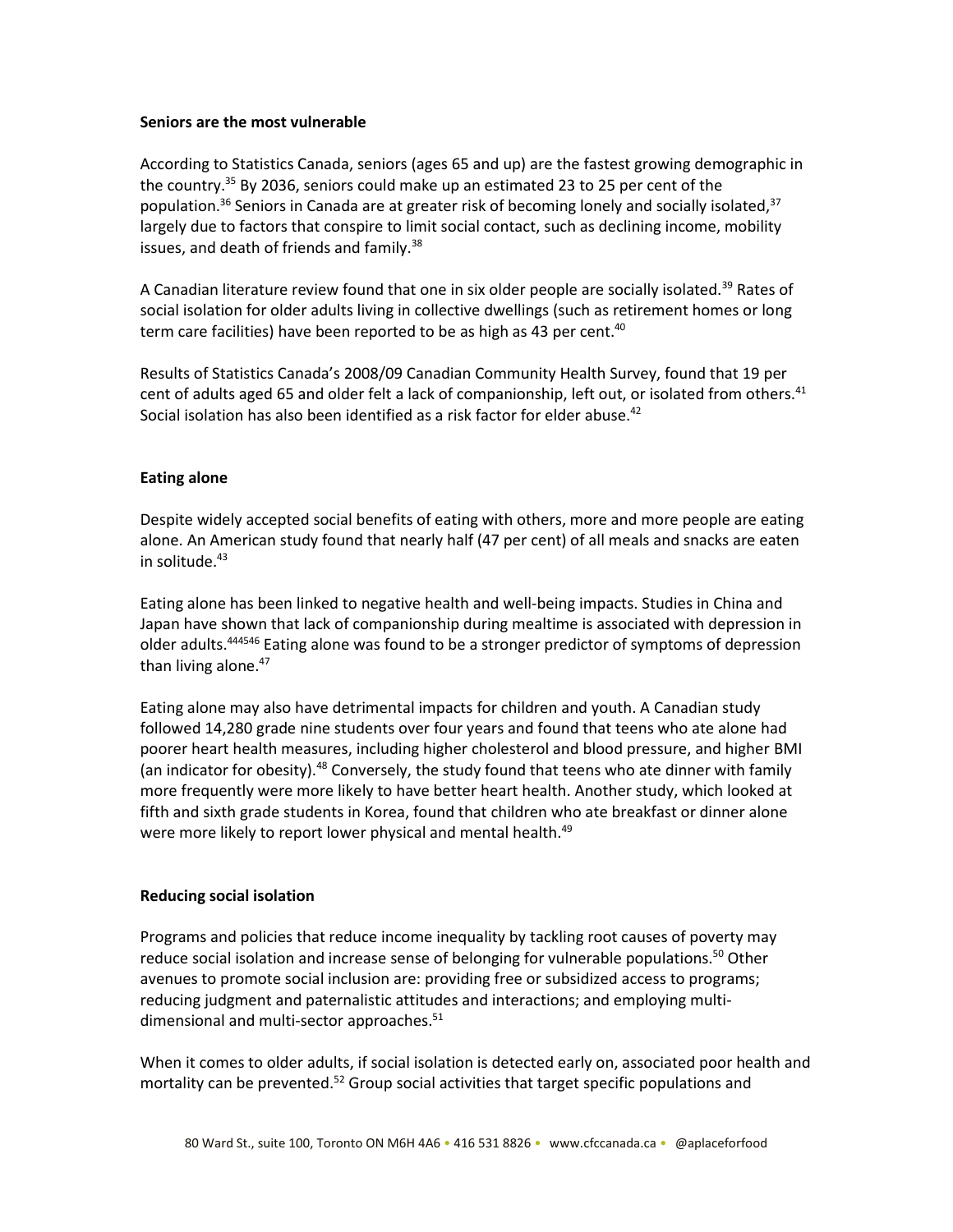interventions that include some form of educational component have both been found to effectively prevent and address social isolation and loneliness.<sup>53</sup>

For both low-income and older populations, involving participants in program planning and delivery, and giving them a greater sense of control in the process, have been found to more effectively reduce social isolation and exclusion. 5455

It is also worth noting that social isolation is not routinely assessed and often goes undetected as a result.<sup>56</sup> If health care professionals were to assess and identify social isolation more regularly, they could prevent or reverse negative health outcomes, and potentially save and extend lives. 575859

### **Community Food Centres Canada's theory of change**

Community Food Centres (CFCs) and other community agencies have a critical role to play in reducing social isolation, particularly for low-income populations. People living on low incomes often derive their sense of community from social and community agencies, as well as from people in similar situations to their own. 60

Community Food Centres Canada understands that social support is a key determinant of health and believes that food is a powerful tool to bring people together. According to surveys conducted at CFCs across Canada, community cooking groups, community gardens, and affordable produce markets have all been associated with increased social capital. CFCs offer these and other programs to give people the opportunity to come together around food in a warm, welcoming, and relaxed setting where they can make friends and share experiences. 82% of CFC participants who were surveyed in 2015 had made new friends with other participants and 92% felt that they belonged to a community at the CFC.

At the heart of the Community Food Centre approach is a recognition that meeting people 'where they are at' often requires going beyond food issues and connecting community members with responsive wrap-around supports that address a variety of needs. People who arrive at a CFC often have many pressing needs that are not directly related to food. CFCs train peer advocates with lived experience of poverty and marginalization to help community members access necessary material supports in the wider community and provide them with important social supports. CFC peer advocates also place an important emphasis on reducing stigma by working to provide a welcoming atmosphere and respectful and dignified service.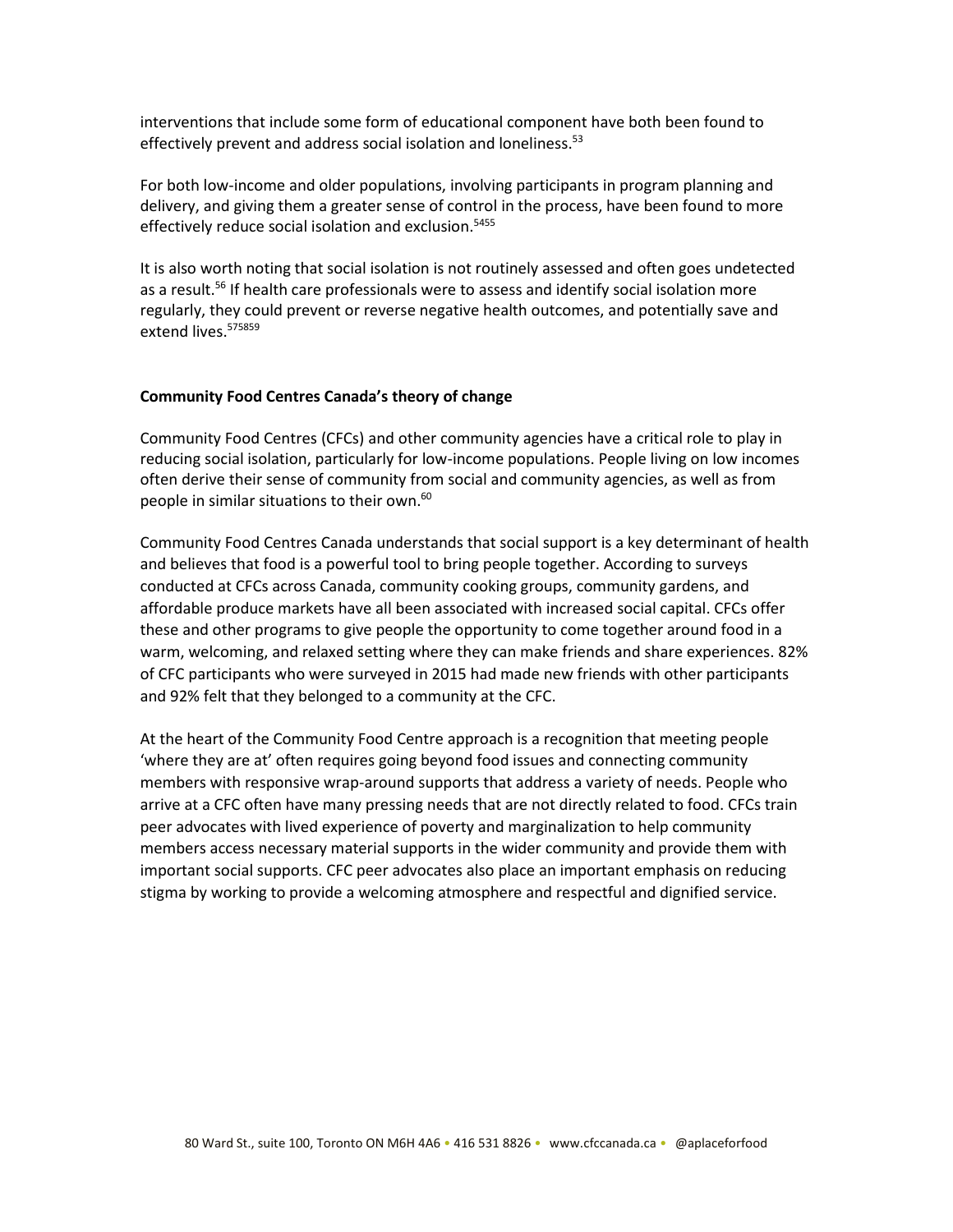#### **References**

 $\overline{\phantom{a}}$ 

<sup>1</sup> Nicholson, N. (2009). Social isolation in older adults: An evolutionary concept analysis. *Journal of Advanced Nursing, 65*(6), 1342– 1352.

<sup>2</sup> Holt-Lunstad, J., Smith, T. B., Baker, M., Harris, T., & Stephenson, D. (2015). Loneliness and social isolation as risk factors for mortality: A meta-analytic review. *Perspectives on Psychological Science, 10*(2), 227–237.

<sup>3</sup> Nicholson, N. (2012). A review of social isolation: an important but underassessed condition in older adults. *The Journal of Primary Prevention, 33*, 137–152.

<sup>4</sup> Claridge, T. (2004). *Benefits and importance of social capital*. Retrieved from

http://www.socialcapitalresearch.com/literature/theory/benefits.html

<sup>5</sup> Hortulanus, R., Machielse, A., & Meeuwesen, L. (2006). *Social isolation in modern society.* New York: Routledge.

<sup>6</sup> Lauder, W. Mummery, K., & Sharkey, S. (2006). Social capital, age and religiosity in people who are lonely. *Journal of Clinical Nursing, 15*, 334–340.

7 Ibid.

<sup>8</sup> National Seniors Council (2014a, October). *Report on the social isolation of seniors.* Retrieved from

http://www.seniorscouncil.gc.ca/eng/research\_publications/index.shtml

<sup>9</sup> Stewart, M. J., Makwarimba, E., Reutter, L. I., Veenstra, G., Raphael, D., & Love, R. (2009). Poverty, sense of belonging and experiences of social Isolation. *Journal of Poverty, 13*(2), 173–195.

<sup>10</sup> Marcus, A. F., Echeverria, S. E., Holland, B. K., Abraido-Lanza, A. F., & Passannante, M. R. (2015). How neighborhood poverty structures types and levels of social integration. *American Journal of Community Psychology, 56*, 134–144.

<sup>11</sup> Stewart et al., 2009.

 $12$  Ibid.

<sup>13</sup> Nicholson, 2012.

<sup>14</sup> National Seniors Council, 2014a.

<sup>15</sup> National Seniors Council (2014b, August). *Scoping review of the literature: Social isolation of seniors.* Retrieved from publicentre.esdc.gc.ca

<sup>16</sup> Nicholson, 2012.

<sup>17</sup> Keefe, J., Andrew, M., Fancey, P., & Hall, M. (2006, May 15). *A Profile of Social Isolation in Canada.* Retrieved from

http://www.health.gov.bc.ca/library/publications/year/2006/ keefe\_social\_isolation\_final\_report\_may\_2006.pdf

<sup>18</sup> Nicholson, 2012.

<sup>19</sup> Nicholson, 2012.

 $^{20}$  Steptoe, A., Shankar, A., Demakakos, P., & Wardle, J. (2013). Social isolation, loneliness, and all-cause mortality in older men and women. *Proceedings of the National Academy of Sciences, 110*(15), 5797–5801.

<sup>21</sup> Keefe et al., 2006.

<sup>22</sup> Nicholson, 2012.

<sup>23</sup> Stewart, M., Reutter, L, Makwarimba, E., Veenstra, G., Love, R, & Raphaelf, D. (2008). Left out: Perspectives on social exclusion and inclusion across income groups. *Health Sociology Review, 17*(1), 78–94.

<sup>24</sup> Holt-Lunstad, J., Smith, T. B., Baker, M., Harris, T., & Stephenson, D. (2015). Loneliness and social isolation as risk factors for mortality: A meta-analytic review. *Perspectives on Psychological Science, 10*(2), 227–237.

<sup>25</sup> Andrews, J. O., Mueller, M., Newman, S.D., Magwood, G., Ahluwalia, J.S., White, K., Tingen, M.S. (2014). The association of individual and neighborhood social cohesion, stressors, and crime on smoking status among African-American women in southeastern US subsidized housing neighborhoods. *Journal of Urban Health, 91*(6), 1158–1174.

<sup>26</sup> Eng, P. M., Rimm, E. B., Fitzmaurice, G., & Kawachi, I. (2002). Social ties and change in social ties in relation to subsequent total and cause-specific mortality and coronary heart disease incidence in men. *American Journal of Epidemiology, 155,* (8), 700–709. <sup>27</sup> Samuel, L. J., Dennison Himmelfarb, C. R., Szklo, M., Seeman, T. E., Echeverria, S. E., & Diez Rouxe, A. V. (2015) Social engagement

and chronic disease risk behaviors: The multi-ethnic study of atherosclerosis. *Preventive Medicine, 71*, 61–66.

<sup>28</sup> Raine, K. D. (2005). Determinants of healthy eating in Canada: An overview and synthesis. *Canadian Journal of Public Health, 96*(3), S8-14.

<sup>29</sup> Nicholson, 2012.

<sup>30</sup> Keefe, 2006.

<sup>31</sup> National Seniors Council, 2014a.

 $32$  Ibid.

<sup>33</sup> Canada, Parliament, Senate. Standing Senate Committee on Social Affairs, Science and Technology. (2013). *In from the margins, part II: Reducing barriers to social inclusion and social cohesion.* Retrieved from http://www.parl.gc.ca/Default.aspx?Language=E <sup>34</sup> Nicholson, 2012.

<sup>35</sup> Statistics Canada (2015). *The Canadian population in 2011: Age and sex.* Retrieved from

http://www12.statcan.ca/census-recensement/2011/as-sa/98-311-x/98-311-x2011001-eng.cfm

<sup>36</sup> Statistics Canada (2015). *Population projections for Canada, provinces and territories: 2009 to 2036*. Retrieved from

http://www.statcan.gc.ca/pub/91-520-x/91-520-x2010001-eng.pdf

<sup>37</sup> National Seniors Council, 2014a.

<sup>38</sup> Steptoe et al, 2013.

39 Wilson, D.M., Harris, A., Hollis, V., & Mohankumar, D. (2011) Upstream thinking and health promotion planning for older adults at risk of social isolation. *International Journal of Older People Nursing, 6*(4), 282–288.

<sup>40</sup> Nicholson, 2012.

<sup>41</sup> National Seniors Council, 2014a.